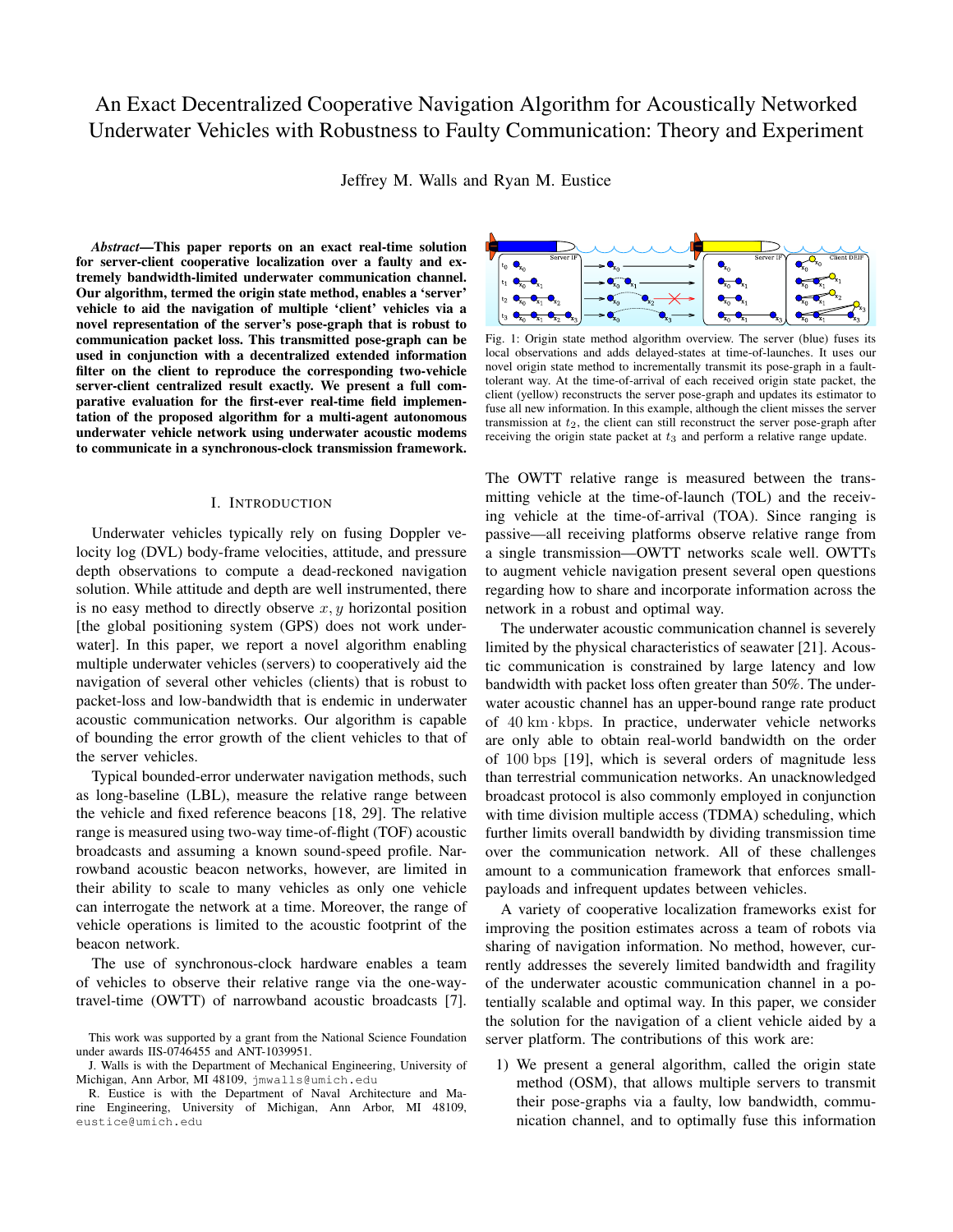onboard a client within a decentralized extended information filter (DEIF) [28] that works in real-time for practical, underwater, acoustic networks.

2) We present a comparative experimental evaluation in fullscale autonomous underwater vehicle (AUV) trials. Our algorithm performance is compared to other previously reported methods including an egocentric filter [16] and a fully nonlinear smoothing approach (i.e., iSAM) [14].

# II. RELATED WORK

Cooperative networks enable robots with the best navigation sensors to localize robots with poorer position estimates. Simple, real-time algorithms that require minimal bandwidth are within the egocentric class of filters [11, 16, 25]. These algorithms scale by treating each relative observation as independent and only require the transmitter's current position estimate. While trivially resistant to communication failure, these methods do not account for the correlation that develops between robot estimates, which eventually leads to inconsistent (i.e., overconfident) estimates.

In response to egocentric approaches, Bahr et al. [2] and Fallon et al. [9] propose distributed bookkeeping strategies to ensure that information is incorporated in a consistent manner. Each of their approaches requires additional bandwidth or use of acknowledgments. Similarly motivated, Ribeiro et al. [22] and Nerurkar et al. [20] achieve consistency through a noteworthy approach to cooperative navigation in which they transmit just a single bit per measurement (representing the sign-of-innovations)—yielding an algorithm that closely mirrors the standard Kalman filter. While reducing overall bandwidth, the algorithm requires 100% packet reception, which is unrealistic for faulty communication channels.

The most general cooperative navigation algorithms estimate the full joint distribution over all vehicle poses [5, 13]. Roumeliotis and Bekey [24] developed a distributed extended Kalman filter (EKF)-based method, though it requires high bandwidth, and two-way information exchange. Cunningham et al. [4] and Kim et al. [15] later studied the problem of nonlinear simultaneous localization and mapping (SLAM) in a distributed fashion where each platform *(i)* transmits its full local pose-graph, *(ii)* collects the local pose-graphs from neighboring platforms, and *(iii)* estimates the full distribution by optimizing over all available graphs. The result is a consistent estimate that matches the centralized omniscient estimator solution at the expense of high communication cost, which grows with the size of the local graph.

Webster et al. [27] presented a post-process centralized EKF specifically designed for synchronous-clock acoustic cooperative localization. They later distributed this centralized filter result exactly [28], called the DEIF, by leveraging the sparse update properties of the delayed-state information filter. Their solution requires a strict server-to-client support topology, as the server transmits representative local information to the client where the centralized filter solution is reproduced. Bailey et al. [3] independently developed an equivalent formulation for sharing locally obtained information, relying on fusion centers to perform relative robot measurement updates. The fusion centers increase complexity, but allow for arbitrary communication topologies. In practice, both of these methods are not realizable in the underwater scenario because they require a non-faulty communication channel. We previously reported [26] a preliminary method toward alleviating the nonfaulty communication constraint in distributing local server information that relied upon a client acknowledgment scheme.

Several other works in acoustic cooperative underwater navigation have emerged for fusing OWTT-based relative ranges between teams of vehicles [1, 2, 8, 10, 16, 17, 25]. These methods, however, generally trade off between offline and consistent, or real-time and inconsistent.

Our work is closest to [28], [3], and [26] in its effort to distribute local data fusion in an optimal way and to leverage the sparsity of the Gaussian information form to compactly transmit this information. In this paper we *(i)* build upon the previously reported approach in [26] by improving network scalability via a *passive* origin shifting scheme that eliminates the need for acknowledgments, *(ii)* introduce a recovery packet mechanism that enables clients to enter and leave the network or recover after a long period of communication dropout, and *(iii)* present full-scale comparative AUV trials demonstrating our algorithm's ability for real-time underwater navigation.

## III. CONSISTENT COOPERATIVE NAVIGATION

We consider several independent server vehicles aiding the navigation of multiple client vehicles. For the sake of presentation, we refer to a single server vehicle, although our algorithm can support multiple. The client vehicles are able to passively observe their range to the server vehicle during periodic server transmissions. Each client then updates its pose estimate using its local information, the range observations, and the transmitted information. Relative range observations occur between the server at the time-of-launch (TOL) and each client at the time-of-arrival (TOA) by measuring the one-waytravel-time (OWTT) of an acoustic broadcast. A centralized estimator, e.g., [27], which has access to the local and relative observations of all vehicles, but is realizable in post-process only, serves as the gold-standard benchmark solution. Our formulation is able to reproduce this centralized filter result onboard each client vehicle in real-time for the server and client states.

The proposed OSM algorithm provides a means to incrementally communicate the server's pose-graph (represented in the information form) with a small fixed-bandwidth data packet that is robust to packet loss. Each server transmission contains all new local information relative to a server state known by the client, termed the origin. The client then reconstructs the server pose-graph to recreate the solution of the DEIF. Fig. 1 provides an overview of the OSM algorithm.

# *A. Information Filter*

The OSM algorithm relies on manipulating the Gaussian distribution in the information form to efficiently transmit the server pose-graph. We use a delayed-state information filter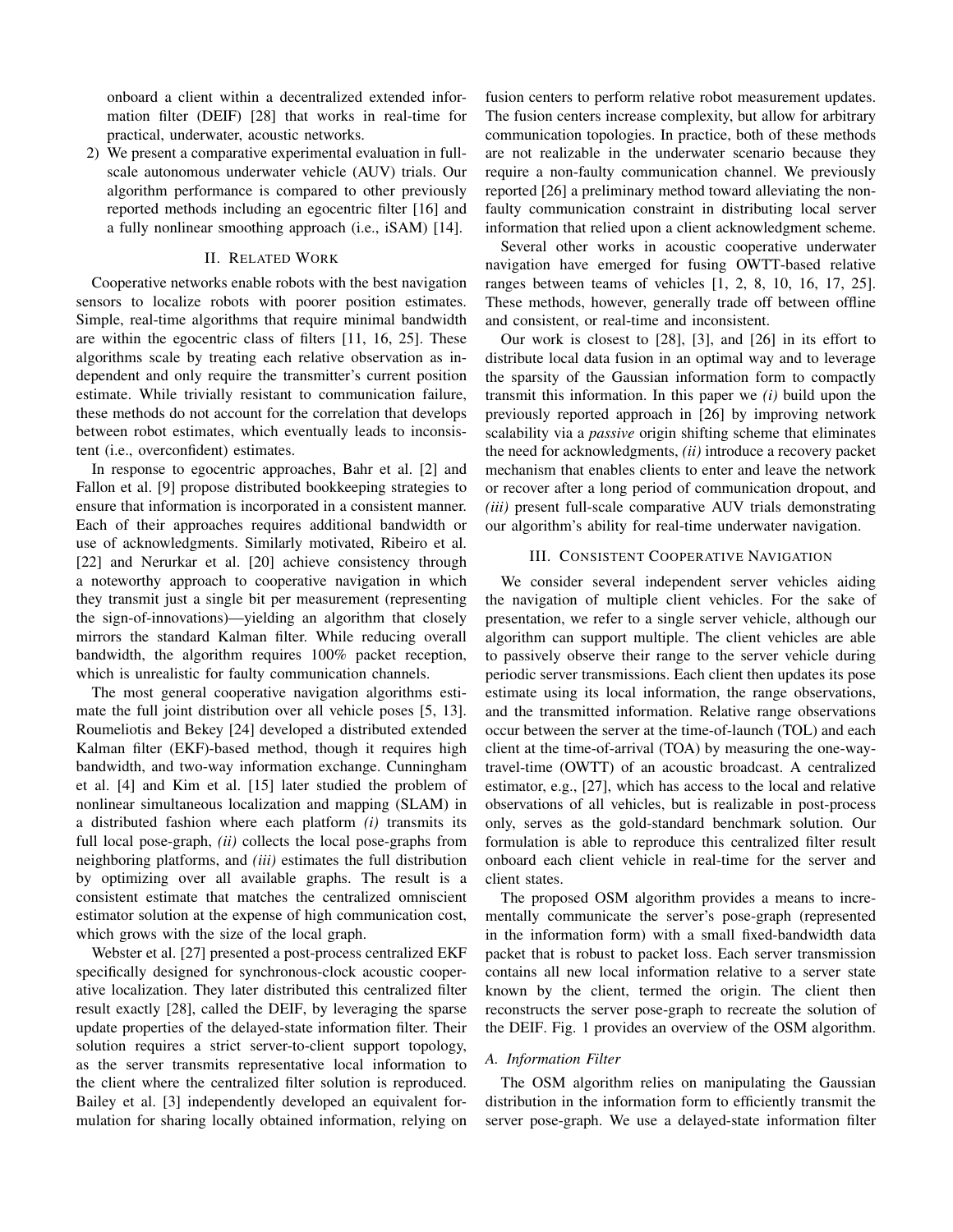to initially construct the server pose-graph. The information filter tracks a Gaussian over its state,  $x$ , parametrized in the information form; that is  $p(x) = \mathcal{N}^{-1}(x : \eta, \Lambda)$ , where the information matrix,  $\Lambda$ , and vector,  $\eta$ , are related to the mean and covariance by

$$
\Lambda = \Sigma^{-1}, \quad \eta = \Lambda \mu \tag{1}
$$

where  $\Sigma$  and  $\mu$  are the covariance matrix and mean vector of x, respectively.

The single vehicle navigation problem is framed in terms of estimating the joint distribution over a collection of historic poses (past vehicle states). In this case, the state vector is composed of these historic poses, termed 'delayed-states',  $\boldsymbol{x} = \left[\mathbf{x}_n^\top, \mathbf{x}_{n-1}^\top, \dots, \mathbf{x}_1^\top\right]^\top$ . The information filter state vector grows over time by performing prediction with augmentation. As noted in [6], processes that evolve with the Markov property result in a sparse, block tri-diagonal information matrix. This sparsity leads to an update formulation that only affects a small sub-block of the information matrix and vector. We assume that new poses are prepended onto the state vector.

The representation of the delayed-state collection is termed the pose-graph (Fig. 2). Nodes in the graph express delayedstate variables while edges encode the relationships between nodes. The sparsity pattern of the information matrix corresponds exactly to the adjacency matrix of the pose-graph.

A pose-graph constructed from proprioceptive measurements (e.g., DVL body-frame velocities, GPS) creates a Markov chain of vehicle poses. New odometry inputs and local measurements only modify a block of the information matrix corresponding to the current robot pose and the most recent delayed-state; only the value of the pose-graph edge between the last delayed-state and the current state is affected.

#### *B. Origin State Method*

The OSM algorithm represents a way for decomposing, transmitting, and later reconstructing the server's pose-graph. The underlying assumption is that the transmitted pose-graph grows as a Markov chain—the standard model for a dynamic system. Each origin state transmission, called an origin state packet (OSP), encodes a server transition from the origin state to the current state (see Fig. 2). The OSP represents the relationship between the origin and newest state as their joint marginal distribution, i.e., the two-node pose-graph over the origin and newest TOL state. Since the newest server measurements continue to smooth the entire pose-graph, the client is able to infer the newest edge in the server pose-graph by observing the difference in information known about the origin state at the current and last received OSP (12).

Conceptually, if the server state were to evolve according to a simple odometry model between TOL states, then the client could ascertain the updated pose-graph via inversion



Fig. 2: Pose-graph example illustrating transition encoded in OSM packets.

of compounding operations. For example, in Fig. 1, at  $t_3$  the server could transmit the marginal  $\left[x_0, x_3\right]$  and the client could then solve for the new edge as  $x_{13} = \Theta x_{01} \oplus x_{03}$ , where  $x_{01}$  is computed from the client's prior information and  $x_{03}$  is obtained from the server's marginal information. In the general case where the server fuses arbitrary proprioceptive measurements (e.g., GPS, LBL), the OSM is a generalization of this concept so that the client can reconstruct the server pose-graph distribution.

*1) Server-side Origin State Operation:* The server vehicle maintains an information filter, augmenting its state vector with a copy of each TOL state. At the TOL, the server broadcasts an OSP containing the marginal information of the current TOL state and a designated previous delayed-state, the origin, as depicted in Fig. 2. The index label of the new TOL state and the origin are also transmitted to the client for reconstruction.

At time  $k$ , the  $n<sup>th</sup>$  TOL, the server vehicle's state vector contains the current TOL state in addition to past TOL states,

$$
\boldsymbol{x}_k = \left[\mathbf{x}_{t_n}^{\top}, \mathbf{x}_{t_{n-1}}^{\top}, \ldots, \mathbf{x}_{t_1}^{\top}\right]^{\top},\tag{2}
$$

where the 't' subscript indicates a TOL. The OSP contains the marginal,

$$
\boldsymbol{x}_{k}^{s} = \left[\mathbf{x}_{t_{n}}^{\top}, \mathbf{x}_{t_{o}}^{\top}\right]^{\top},\tag{3}
$$

computed via the Schur complement [6] where the 's' superscript represents the marginal computed by the server and the 'o' subscript indicates some previous TOL state, designated the origin state, such that  $o \in \{n-1, \ldots, 1\}$ . In order for the client to reconstruct the server pose-graph, the client must have the origin state in its representation. The marginal information contained in the  $n^{th}$  OSP is denoted

$$
\Lambda_n^s = \begin{bmatrix} \Lambda_{t_n,t_n}^s & \Lambda_{t_n,t_o}^s \\ \Lambda_{t_o,t_n}^s & \Lambda_{t_o,t_o}^s \end{bmatrix}, \quad \eta_n^s = \begin{bmatrix} \eta_{t_n}^s \\ \eta_{t_o}^s \end{bmatrix}.
$$
 (4)

Algorithm 1 summarizes the server-side operation.

*2) Client-side Origin State Operation:* The client maintains two pose-graphs: the first is simply the reconstructed server pose-graph, the second is the client-side DEIF. The client incrementally reconstructs the server pose-graph from the sequence of successfully received OSPs.

Each OSP represents the two-node server pose-graph consisting of the origin state and the newest TOL state. Prior to the TOA, the client has already reconstructed the server's posegraph (including the origin state through the last received TOL state). The target distribution is the updated server pose-graph, which now includes the edge to the newest TOL state.

The client essentially solves a reverse marginalization procedure to incorporate the newest OSP. The update rules are derived by starting with the client-side target distribution (the current server pose-graph with the unsuccessfully received TOL states marginalized out), marginalizing out states to obtain the distribution over the origin and newest TOL states, and equating terms with the transmitted OSP.

At the TOA of the first received OSP, the client does not need to perform any computation to reconstruct the server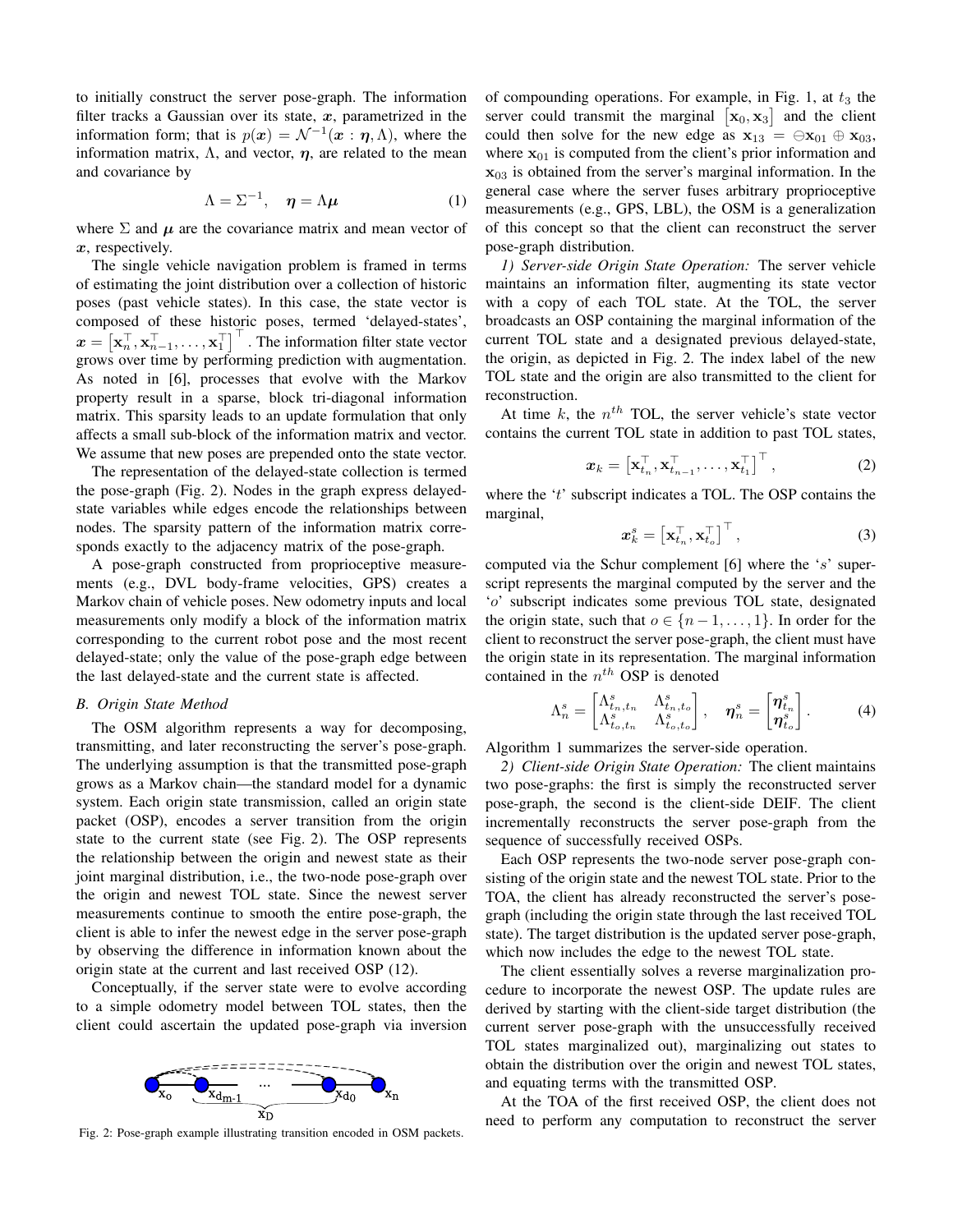## Algorithm 1 Server-side Origin State Method

|           | <b>Require:</b> $\Lambda_0, \eta_0$ {initial server belief}                                                     |
|-----------|-----------------------------------------------------------------------------------------------------------------|
|           | 1: $\Lambda_b, \eta_b, o_b \leftarrow 0$ {backup origin state packet}                                           |
| $2:$ loop |                                                                                                                 |
| 3:        | if k is $TOL_n$ then                                                                                            |
| 4:        | $(\Lambda_n^s, \eta_n^s, o_n \leftarrow \texttt{originPacket}(\Lambda_k, \boldsymbol{\eta}_k)$                  |
| 5:        | if $o_n \neq o_{n-1}$ then                                                                                      |
| 6:        | {origin has been shifted, update backup packet}                                                                 |
| 7:        | $\Lambda_b, \eta_b, o_b \leftarrow \Lambda_{n-1}^s, \eta_{n-1}^s, o_{n-1}$                                      |
| 8:        | end if                                                                                                          |
| 9:        | broadcast0riginPacket $(\Lambda_n^s, \eta_n^s, o_n, \Lambda_b, \eta_h, o_b)$                                    |
| 10:       | if recoveryRequired() then                                                                                      |
| 11:       | $broadcast Recovery()$ {Section III-B4}                                                                         |
| 12:       | end if                                                                                                          |
| 13:       | $\Lambda_k, \eta_k \leftarrow \texttt{predictAugment}(\Lambda_k, \boldsymbol{\eta}_k)$                          |
| 14:       | $n \leftarrow n + 1$                                                                                            |
| 15:       | else                                                                                                            |
| 16:       | $(\Lambda_k, \boldsymbol{\eta}_k \leftarrow \texttt{predict}(\Lambda_k, \boldsymbol{\eta}_k)$                   |
| 17:       | end if                                                                                                          |
| 18:       | $\Lambda_k, \boldsymbol{\eta}_k \leftarrow \texttt{localMeasure}(\Lambda_k, \boldsymbol{\eta}_k, \mathbf{z}_k)$ |
| 19:       | $k \leftarrow k + 1$                                                                                            |
|           | $20:$ end loop                                                                                                  |

pose-graph, (4). The initial OSP is simply the two-node server pose-graph consisting of the server origin state and the TOL state. (Note that this allows any new clients to immediately enter and join the network.) At the TOA of the  $n^{th}$  OSP, the client receives the information contained in (4). The client has reconstructed some portion of the server pose-graph with the state vector

$$
\boldsymbol{x}_{d_0} = \left[ \mathbf{x}_{t_D}^\top, \mathbf{x}_{t_o}^\top, \mathbf{x}_{t_P}^\top \right]^\top, \tag{5}
$$

where  $D$  is the set of received TOL states occurring after the origin state,  $D = \{d_0, \ldots, d_{m-1}\}, P$  represents the set of all TOL states before the origin state, and  $x_{t_o}$  is the current origin state. Using (4) and the client's current reconstruction, (5), the client solves for the target distribution, i.e., the updated server pose-graph with state

$$
\boldsymbol{x}_n = \left[ \mathbf{x}_{t_n}^\top, \mathbf{x}_{t_D}^\top, \mathbf{x}_{t_o}^\top, \mathbf{x}_{t_P}^\top \right]^\top, \tag{6}
$$

where  $x_{t_n}$  represents the  $n^{th}$  server TOL. Due to the Markovity of the server process, (6) and (5) differ only by a new edge between the previous and the newest TOL states. There are three cases for which the client will incorporate the new packet into its existing reconstruction depending on the number of TOL states occuring after the origin (number of states in  $D = \{d_0, \ldots, d_{m-1}\}\$ as in Fig. 2).

*a) Case I:* The origin is the previously received TOL state (i.e.,  $D=\{\emptyset\}$ ). The client-side reconstructed pose-graph begins with the corresponding information matrix and vector

$$
\Lambda_o = \begin{bmatrix} \Lambda_{t_o, t_o} & \Lambda_{t_o, t_P} \\ \Lambda_{t_P, t_o} & \Lambda_{t_P, t_P} \end{bmatrix}, \quad \eta_o = \begin{bmatrix} \eta_{t_o} \\ \eta_{t_P} \end{bmatrix}.
$$
 (7)

The target distribution the client wants to compute (the current server distribution) has the information matrix and vector

$$
\Lambda_n = \begin{bmatrix} \Lambda_{t_n, t_n} & \Lambda_{t_n, t_o} & 0\\ \Lambda_{t_o, t_n} & \Lambda_{t_o, t_o} & \Lambda_{t_o, t_P} \\ 0 & \Lambda_{t_P, t_o} & \Lambda_{t_P, t_P} \end{bmatrix}, \ \boldsymbol{\eta}_n = \begin{bmatrix} \boldsymbol{\eta}_{t_n} \\ \boldsymbol{\eta}_{t_o}^{\prime} \\ \boldsymbol{\eta}_{t_P} \end{bmatrix}, \qquad (8)
$$

respectively, where the boxes surround the new or modified elements of the client information matrix and vector. Also, the prime symbols over the blocks corresponding to the origin state are to stress that these are not the same as the information blocks of the previously reconstructed information matrix and vector, (7). These updated terms are computed as

$$
\Lambda_{t_n,t_n} = \Lambda_{t_n,t_n}^s
$$
\n
$$
\Lambda_{t_n,t_o} = \Lambda_{t_n,t_o}^s
$$
\n
$$
\Lambda_{t_o,t_o}^{\prime} = \Lambda_{t_o,t_o}^s + \Lambda_{t_o,t_P} \Lambda_{t_P,t_P}^{-1} \Lambda_{t_P,t_o}
$$
\n
$$
\eta_{t_n} = \eta_{t_n}^s
$$
\n
$$
\eta_{t_o}^{\prime} = \eta_{t_o}^s + \Lambda_{t_o,t_P} \Lambda_{t_P,t_P}^{-1} \eta_{t_P}.
$$
\n(9)

*b) Case II:* A single TOL state exists between the origin state and the newest TOL (i.e.,  $D = \{d\}$ ). Without loss of generality, we take  $P = \{ \emptyset \}$  to further simplify the discussion. The client has already reconstructed the following information matrix and vector

$$
\Lambda_d = \begin{bmatrix} \Lambda_{t_d, t_d} & \Lambda_{t_d, t_o} \\ \Lambda_{t_o, t_d} & \Lambda_{t_o, t_o} \end{bmatrix}, \quad \boldsymbol{\eta}_d = \begin{bmatrix} \boldsymbol{\eta}_{t_d} \\ \boldsymbol{\eta}_{t_o} \end{bmatrix}.
$$
 (10)

The desired target distribution has the form

$$
\Lambda_n = \begin{bmatrix} \Lambda_{t_n, t_n} & \Lambda_{t_n, t_d} & 0\\ \Lambda_{t_d, t_n} & \Lambda'_{t_d, t_d} & \Lambda_{t_d, t_o} \\ 0 & \Lambda_{t_o, t_d} & \Lambda_{t_o, t_o} \end{bmatrix}, \quad \eta_n = \begin{bmatrix} \eta_{t_n} \\ \eta'_{t_d} \\ \eta_{t_d} \end{bmatrix}, \quad (11)
$$

where again the boxes surround new or modified elements. In this case, the updated terms are:

$$
\Lambda_{t_a,t_a}^{\prime} = \left[ -\Lambda_{t_o,t_d}^{-1} \left( \Lambda_{t_o,t_o}^{s} - \Lambda_{t_o,t_o} \right) \Lambda_{t_d,t_o}^{-1} \right]^{-1} \n\Lambda_{t_n,t_a}^{\prime} = -\Lambda_{t_n,t_o}^{s} \Lambda_{t_d,t_o}^{-1} \Lambda_{t_d,t_d}^{\prime -1} \n\Lambda_{t_n,t_n}^{\prime} = \Lambda_{t_n,t_n}^{s} + \Lambda_{t_n,t_d} \Lambda_{t_d,t_d}^{\prime -1} \Lambda_{t_a,t_n} \n\eta_{t_a} = \Lambda_{t_d,t_d}^{\prime} \Lambda_{t_o,t_d}^{-1} \left( \eta_{t_o} - \eta_{t_o}^{s} \right) \n\eta_{t_n} = \eta_{t_n}^{s} + \Lambda_{t_n,t_d} \Lambda_{t_d,t_d}^{\prime -1} \eta_{t_a}.
$$
\n(12)

*c) Case III:* Multiple TOL states exist between the origin state and the new node (i.e.,  $D = \{d_0, \ldots, d_{m-1}\}\)$ . Prior to incorporating the OSP, the client begins with the information matrix and vector

$$
\Lambda_{d_0} = \begin{bmatrix} \Lambda_{t_D, t_D} & \Lambda_{t_D, t_o} \\ \Lambda_{t_o, t_D} & \Lambda_{t_o, t_o} \end{bmatrix}, \quad \eta_{d_0} = \begin{bmatrix} \eta_{t_D} \\ \eta_{t_o} \end{bmatrix}, \qquad (13)
$$

where  $d_0$  corresponds to the most recently received TOL. This case requires first marginalizing out  $D' = D \setminus \{d_0\}$  such that

$$
\Lambda_{d_0}^c = \begin{bmatrix} \Lambda_{t_{d_0}, t_{d_0}}^c & \Lambda_{t_{d_0}, t_o}^c \\ \Lambda_{t_o, t_{d_0}}^c & \Lambda_{t_o, t_o}^c \end{bmatrix}, \quad \eta_{d_0}^c = \begin{bmatrix} \eta_{t_{d_0}}^c \\ \eta_{t_o}^c \end{bmatrix}, \tag{14}
$$

where the  $c<sup>3</sup>$  superscript indicates the marginal of the server pose-graph computed by the client vehicle. The client can then solve for the server pose-graph with the  $D'$  elements marginalized out under the conditions of Case II beginning with  $\Lambda_{d_0}^c$  and  $\eta_{d_0}^c$ . The final target distribution has the following information matrix and vector

$$
\Lambda_n = \begin{bmatrix} \Lambda_{t_n, t_n} & \Lambda_{t_n, t_{d_0}} & 0 & 0 \\ \frac{\Lambda_{t_{d_0}, t_n} & \Lambda'_{t_{d_0}, t_{d_0}}}{0} & \Lambda_{t_{d_0}, t_{D'}} & 0 \\ 0 & \Lambda_{t_{D'}, t_{d_0}} & \Lambda_{t_{D'}, t_{D'}} & \Lambda_{t_{D'}, t_{D}} \\ 0 & 0 & \Lambda_{t_o, t_{D'}} & \Lambda_{t_o, t_o} \end{bmatrix}, \eta_n = \begin{bmatrix} \eta_{t_n} \\ \eta'_{t_{d_0}} \\ \eta_{t_{D'}} \\ \eta_{t_o} \\ \eta_{t_o} \\ 15 \end{bmatrix},
$$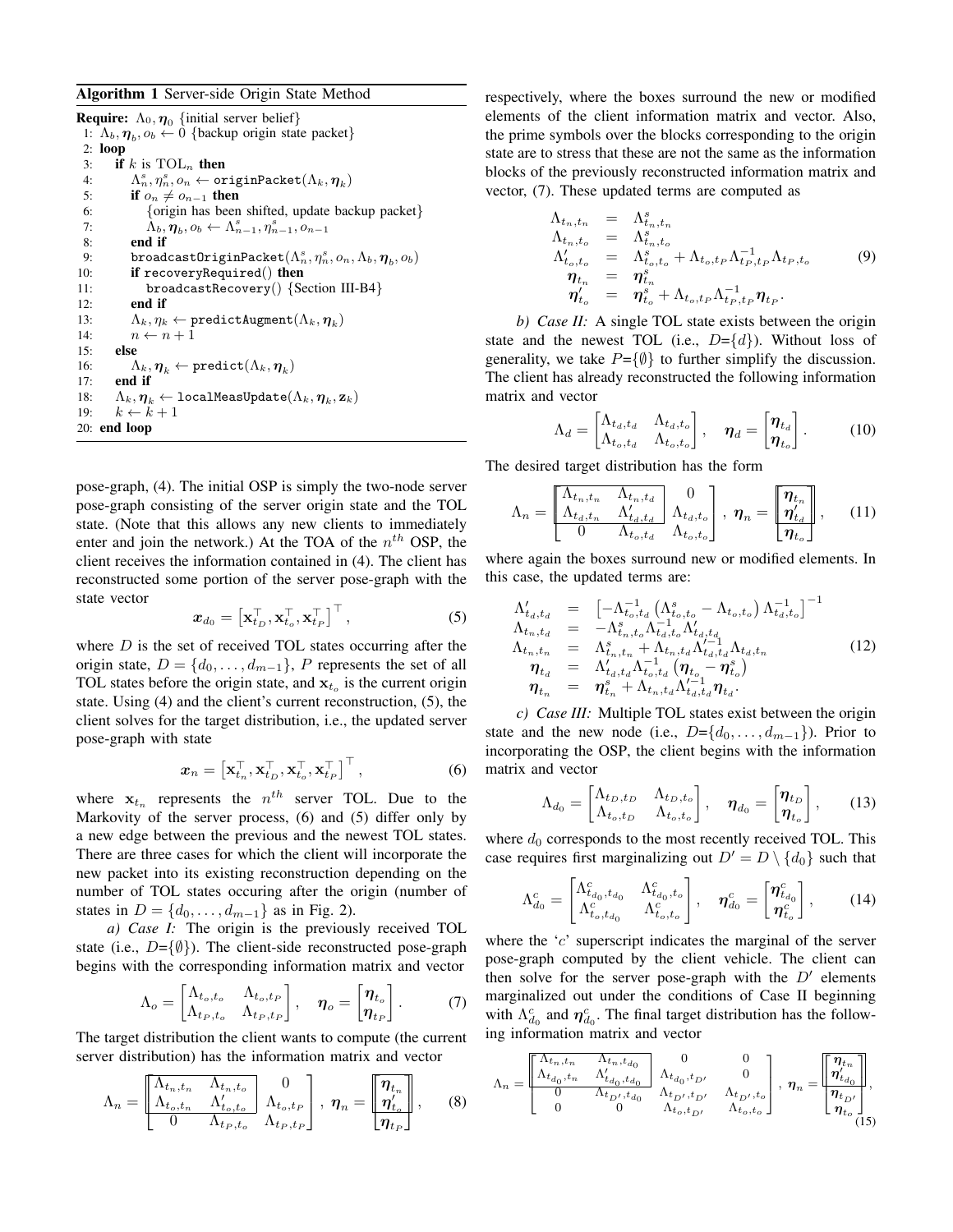## Algorithm 2 Client-side Origin State Method

```
1: \Lambda_0, \eta_0 \leftarrow 02: loop
  3: if (\Lambda_n^s, \eta_n^s, o_n, \Lambda_b, \eta_b, o_b) \leftarrow \texttt{receivedPacket}() then
 4: if haveOriginIndex(o_n) then
  5: \Lambda_n, \eta_n \leftarrow \text{addOriginPacket}(\Lambda_n^s, \eta_n^s, o_n)6: updateDEIF(\Lambda_n, \eta_n) {(18), (19)}<br>7. else if haveBackup0riginIndex(\alpha_n)
             else if haveBackupOriginIndex(o_b) then
 8: \Lambda_{n-1}, \eta_{n-1} \leftarrow \text{addOriginPacket}(\Lambda_b, \eta_b, o_b)<br>9: \Lambda_n, n \leftarrow \text{addOriginPacket}(\Lambda_s^s, n_s^s, o_n)9: \Lambda_n, \eta_n \leftarrow addOriginPacket(\Lambda_n^s, \eta_n^s, o_n)10: updateDEIF(\Lambda_n, \eta_n) {(18), (19)}<br>11: else
             else
12: requestRecovery()
13: end if
14: end if
15: end loop
```
where  $\Lambda_{t_n,t_n}, \Lambda_{t_n,t_{d_0}},$  and  $\boldsymbol{\eta}_{t_n}$  are all computed under Case II. The final unknown elements of the information matrix and vector are then computed as

$$
\begin{array}{rcl}\n\Lambda'_{t_{d_0},t_{d_0}} &=& \Lambda'^{c}_{t_{d_0},t_{d_0}} + \Lambda_{t_{d_0},t_{D'}} \Lambda^{-1}_{t_{D'},t_{D'}} \Lambda_{t'_{D}}, t_{d_0} \\
\eta'_{t_{d_0}} &=& \eta'^{c}_{t_{d_0}} + \Lambda_{t_{d_0},t_{D'}} \Lambda^{-1}_{t_{D'},t_{D'}} \eta_{t_{D'}}\n\end{array} .\n\tag{16}
$$

3) Origin Shifting: The information difference  $(\Lambda_{t_o,t_o}^s \Lambda_{t_o,t_o}$ ) in (12) represents the delta information known about the origin state between the server and client. This difference approaches machine precision as the time difference between the origin and new TOL state grows (because additional smoothing of the origin state is small after sufficient time). The reconstruction rules require the inversion of this decreasing term, leading to numerical inaccuracies that can cause divergent errors in the reconstruction. A simple solution is to ensure that the origin is periodically shifted forward.

An origin shifting scheme based on acknowledgments from each client was previously proposed in [26]; however, an acknowledgment based scheme does not scale well to many clients, and also nullifies several benefits of OWTT-based relative ranging. Moreover, numerical instability will continue to plague the system if the server does not regularly receive acknowledgments. We propose a shifting scheme in which the server evaluates a criteria based on the numerical stability of the newest OSP—keeping the algorithm *passive*, such that the method can more easily scale to many vehicles.

During our real-time experiments (Section IV), the server shifted the origin forward based on a threshold for the RVcoefficient (a multivariate analog to the correlation coefficient [23]) between the current TOL state,  $x_{t_n}$ , and the origin state,  $x_{t_o}$ . The motivation being that the unstable difference term, (12), will be small when correlation between the states is small. Unfortunately, this approach is not general enough, as the RV-coefficient can remain large while the difference term decreases when the server is purely dead-reckoning. In postprocess we discovered a superior alternative shifting criteria the server compares the trace of the difference term in (12) to a threshold value, T,

$$
trace(\Lambda_{t_o,t_o}^s - \Lambda_{t_o,t_o}) < T. \tag{17}
$$

The trace directly compares the numerically unstable term and works equally well for a purely dead-reckoning server.

When the criteria suggests shifting the origin, the new origin is set to the last TOL state. The server is now free to marginalize out TOL states preceding the new origin. To help ensure that each client vehicle can maintain a reconstruction of the server pose-graph that contains the origin state, each server transmission encodes two OSPs: the standard OSP encoding the transition from the origin to the current TOL, and a backup OSP encoding the transition from the previous origin to the current origin. Depending on the available bandwidth, the server could transmit multiple backup packets to increase robustness, although in our implementation we use just one.

*4) Recovery Packet:* Passively shifting the origin limits the robustness of the OSM algorithm. The server can no longer guarantee that the client has received the origin TOL state (or the previous origin state, as described above). If the client vehicle has not received an update in a sufficiently long period of time, it will require a special information packet in order to recover. After receiving a client request, the server computes this special information as an additive 'delta information' (discussed in Section III-C) from the last TOL state that the client has received up to the current origin state. One implementation detail here, is that now the server must not marginalize out the oldest TOL states from its posegraph unless it can guarantee that each client has received a more recent TOL in order to compute a recovery packet. Algorithm 2 summarizes the client-side operation.

## *C. Decentralized Extended Information Filter*

The OSM algorithm uses the DEIF algorithm [28] update to fuse the client state estimate following OWTT range observations. The DEIF algorithm is a method in which a client vehicle can exactly reproduce the solution of a centralized filter for server-to-client cooperative networks. Essentially, the DEIF provides an efficient way to incorporate the newest server information in a delayed-state framework. The server vehicle maintains an information filter to fuse its local measurements, augmenting its state vector with each TOL position. Each 'delta information' encompasses all the local information that the server has gained between TOLs, computed as

$$
\begin{array}{rcl}\n\Delta\Lambda_{s_{t_n}} &=& \Lambda_{s_{t_n}} - \Lambda_{s_{t_{n-1}}} \\
\Delta\eta_{s_{t_n}} &=& \eta_{s_{t_n}} - \eta_{s_{t_{n-1}}}\n\end{array} \tag{18}
$$

where the operation conforms for the dimensionality difference and the 's' subscript indicates the server's information. Delta information packets can be conceptually considered as expressing a transition on the server pose-graph from the previous TOL state to the current TOL state.

The client-side DEIF is driven by its local measurement updates and periodic (assumed non-faulty) delta information packets from the server vehicle, which the fault-tolerant OSM algorithm provides. The client-side DEIF tracks the current client state in addition to the set of server TOL states. Upon packet reception, the client vehicle simply adds the delta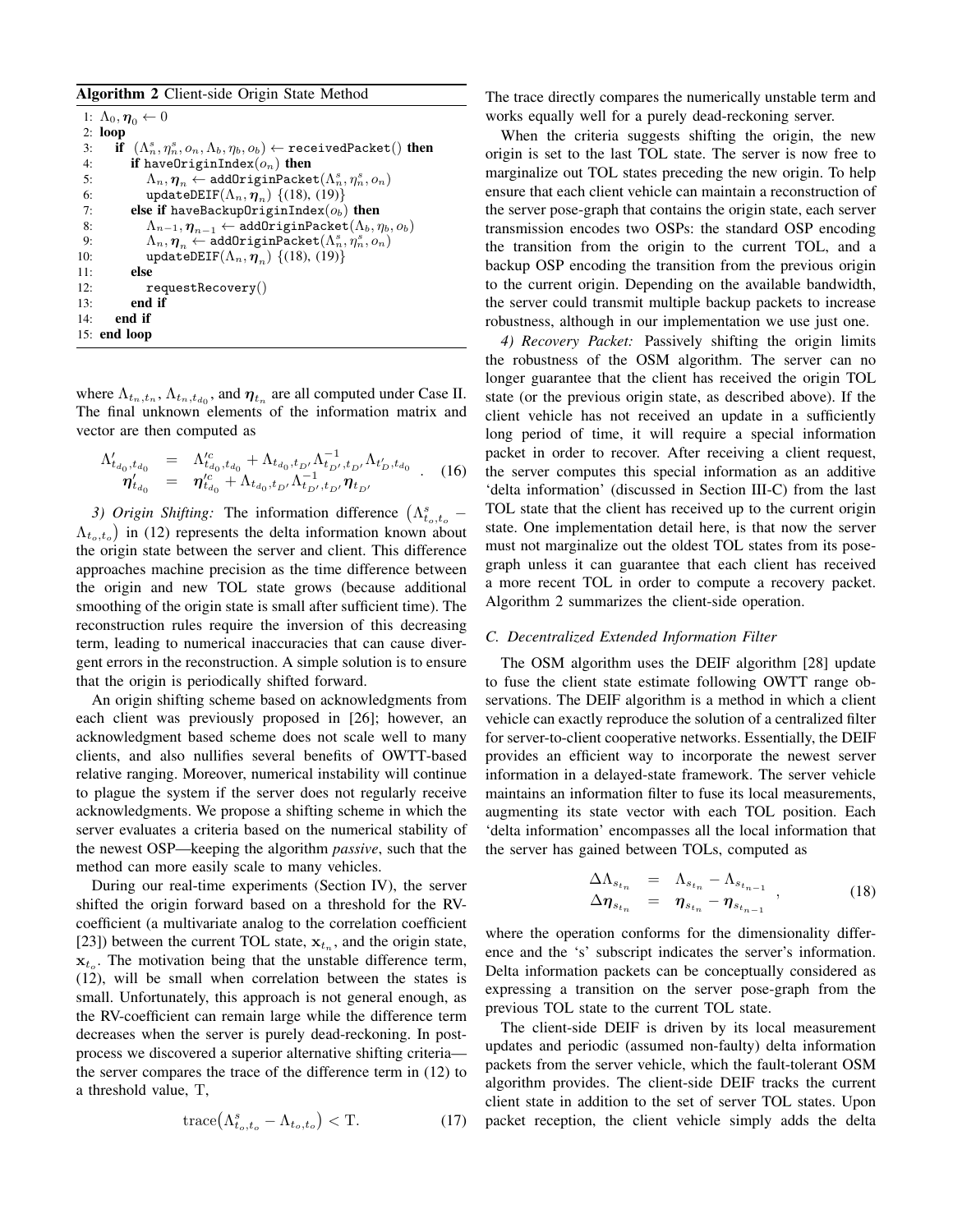

Fig. 3: Acoustic message composition. Each PSK Rate 1 and Rate 2 Micromodem message contains three 64-byte frames. We pack these frames to hold two origin state packets and a reserved frame for a recovery packet.

information into its information filter

$$
\begin{array}{rcl}\n\Lambda_{c_{t_n}} & = & \Lambda'_{c_{t_n}} + \Delta \Lambda_{s_{t_n}} \\
\eta_{c_{t_n}} & = & \eta'_{c_{t_n}} + \Delta \eta_{s_{t_n}}\n\end{array} \tag{19}
$$

where the 'c' subscript indicates the client-side information. Following the subsequent relative range measurement update, the client-side filter matches the corresponding centralized filter exactly. Full details of the algorithm are provided in [28].

## IV. FIELD TRIALS

We present results for two experiments below. First, Experiment A demonstrates the effectiveness of the OSM algorithm for a three-node network including one server and two clients. Second, in Experiment B, we use a two-node network and purposely shift the origin forward at an accelerated rate to demonstrate the ability of the client vehicle to receive a recovery packet after losing communication.

#### *A. Implementation Details*

*1) Experimental Setup:* We fielded two Ocean-Server, Inc. Iver2 AUVs, designated AUV1 and AUV2, in our experiments. Each AUV is outfitted with an advanced dead-reckoning (DR) sensor suite including a 600 kHz RDI DVL, a Microstrain 3DM-GX3-25 attitude heading reference system (AHRS), and a Desert Star Systems SSP-1 digital pressure sensor. Throughout our experiments, AUV1 acts as the server, aiding AUV2. AUV1 is the only vehicle that observes GPS, when at the surface. To demonstrate the ability of our OSM algorithm to support multiple client vehicles, we also treated a topside ship (with only GPS reported velocity for input) as a client vehicle. We recorded two-way 25 kHz LBL, and GPS position fixes at the surface, for all vehicles for ground-truth comparison, although the client vehicles did not fuse these measurements.

*2) Vehicle State Description:* Since AUV attitude and depth are both instrumented with small bounded error, we focus on world-frame  $x, y$  horizontal position estimation. By transmitting pressure depth with each acoustic packet, OWTT range measurements can be projected into the horizontal plane. We are also motivated to maintain a minimal state size because of the limited acoustic modem channel capacity.

The state estimator on each vehicle tracks a state vector composed of its horizontal position;  $\mathbf{x}_k = [x_k, y_k]^\top$ . The state process is driven forward with an odometry measurement input,  $\mathbf{u}_{k+1}$ ,

$$
\mathbf{x}_{k+1} = \mathbf{x}_k + \mathbf{u}_{k+1}.
$$

The odometry input and corresponding input covariance,  $Q_{k+1}$ , are obtained by Euler integrating DVL and AHRS measurements and performing a first-order covariance estimate as described in [8]. In the case of the topside client vehicle, world-frame velocity is integrated from GPS reported speed and track direction.

For the server vehicle, GPS reported  $x, y$  observations at vehicle surfacings are treated as linear observations of state. OWTT measurements,  $z_r$ , provide a range between the server TOL position and the client TOA position, with nonlinear observation model:

$$
z_r = \left\| \mathbf{x}_{s_{\text{TOL}}} - \mathbf{x}_{c_{\text{TOA}}} \right\| + v,
$$

where  $v \sim \mathcal{N}(0, \sigma_r^2)$  represents the range measurement noise.

*3) Acoustic Communication Considerations:* Each vehicle is outfitted with a WHOI Micro-modem [12] and a coprocessor board capable of encoding multiple frame, higher bandwidth phase-shift keying (PSK) data packets. Each origin state packet requires 60 bytes. Each double precision element of the origin state information is rounded to a precision of 10−<sup>5</sup> to reduce the packet size. Furthermore, since the information matrix is symmetric, only the upper diagonal elements are transmitted. Both Micro-modem PSK Rate 1 and Rate 2 messages allow the user to transmit three 64 byte frames (Fig. 3). We fill the first two frames of Rate 1 and Rate 2 messages with the two OSM packets as discussed in Section III-B3. If a client vehicle has requested a recovery packet, we transmit the custom recovery packet in the remaining third frame, so that normal operation continues for vehicles that do not require a recovery step.

We employed a fixed TDMA cycle, whereby all vehicles were assigned a communication slot. The server vehicle transmitted three OSPs per two minute TDMA period, while the client transmitted a single data packet, used for recovery requests. The average client-side reception rates in different experiments varied between 36.96% and 64.47%.

#### *B. Experiment A*

Experiment A was conducted to demonstrate a typical application scenario in which inter-vehicle correlation is high and must be properly tracked to obtain the optimal result—a server AUV that periodically surfaces to receive GPS while aiding another subsea AUV with no GPS. During two trials (A.1 and A.2), AUV1 acted as server and drove in a diamond-box pattern around AUV2's lawn-mower survey pattern (Fig. 4). Each leg of the lawn-mower survey was roughly 500 m in length. Both AUVs maintained a depth of approximately 5 m with AUV1 occasionally coming to the surface at the apex of



Fig. 4: Experiment A: vehicle trajectories during multi-vehicle field trial.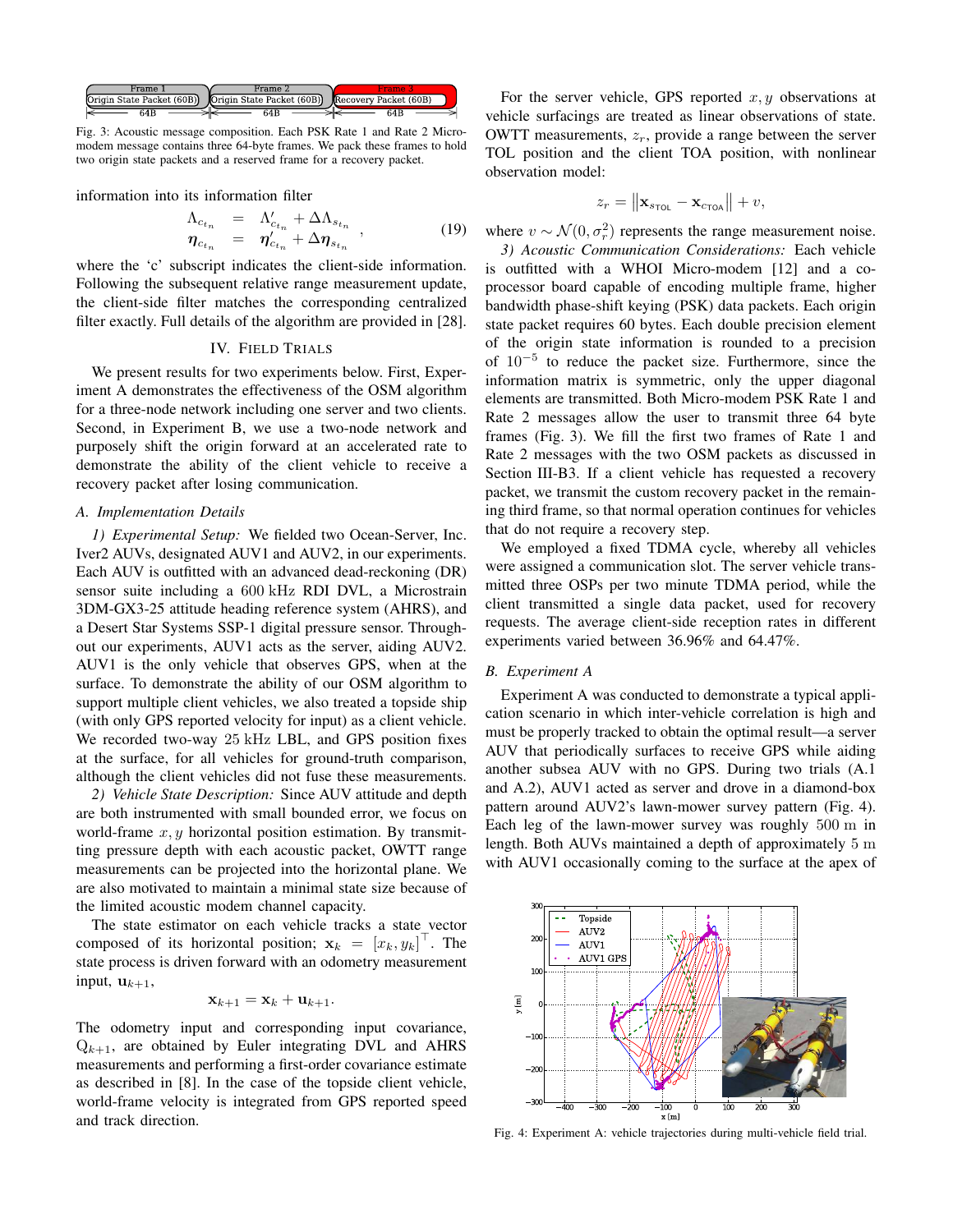

Fig. 5: Pose-graph reconstruction. The left plot in each subfigure shows the origin index from both the current origin state packet and the backup packet. Also plotted is the index of the most recent TOL that the client has received. When the client index dips below the transmitted origin, it indicates that the client used the backup packet. If the client index is less than the backup packet origin, the client would require a recovery packet (this occurs in Experiment B). The right plot of each subfigure illustrates the full server pose-graph with the client-side reconstruction (a subset of the full) overlaid.

the diamond pattern. The topside ship acted as a client in the first trial (A.1) of this experiment, drifting around the survey area and periodically driving to new locations. Since we did not use topside GPS position for state, it serves as a proxy for a vehicle with extremely poor navigation as compared to the server vehicle.

Table I lists the mean norm difference between TOL states in the server pose-graph (constructed onboard the server) and the client's reconstructed server pose-graph. In all cases, the client accurately reconstructs the server pose-graph despite low reception rates. The maximum error during the experiment is roughly 10 cm. This difference is due to compounded numerical inaccuracies in the OSM algorithm and round-off errors in acoustic transmission. Using the alternate trace-based origin shifting criteria (designated 'trace'), both the mean and maximum error in the pose-graph reconstruction are reduced.

During both 2 hour long trials, neither the topside client nor AUV2 required a recovery packet. The origin was shifted forward by the server roughly every 14 TOL states corresponding to a time of about 9 minutes. The transmitted TOL indices as well as the reconstructed server pose-graph for trial A.1 are shown in Fig. 5(a). While on average the server shifted the origin forward more frequently with the trace-based shifting method, AUV2 still would not have required a recovery packet.

Table II summarizes the client position error relative to LBL/GPS. These error values serve as a basis for comparison

TABLE I: Mean norm diff. Server Pose-Graph and Client Reconstruction

|                  | Exp. A.1                 | Exp. $A.2$               | Exp. B                   |
|------------------|--------------------------|--------------------------|--------------------------|
| AUV2 OSM (RV)    | $0.013454$ m             | $0.002761 \text{ m}$     | $0.000010 \; \mathrm{m}$ |
| AUV2 OSM (trace) | $0.000631 \; \mathrm{m}$ | $0.000984 \; \mathrm{m}$ | NΑ                       |
| Topside OSM (RV) | $0.001880 \; \mathrm{m}$ | NA                       | NΑ                       |

TABLE II: Mean norm diff. Client Estimate and LBL/GPS Fixes

|                     | Exp. A.1          |                   | Exp. A.2          |                   | Exp. B            |
|---------------------|-------------------|-------------------|-------------------|-------------------|-------------------|
|                     | LBL               | <b>GPS</b>        | LBL               | <b>GPS</b>        | <b>GPS</b>        |
|                     | $\lceil m \rceil$ | $\lceil m \rceil$ | $\lceil m \rceil$ | $\lceil m \rceil$ | $\lceil m \rceil$ |
| AUV <sub>2</sub> DR | 11.72             | 9.50              | 13.36             | 8.55              | 16.47             |
| AUV2 OSM (RV)       | 6.08              | 7.50              | 9.82              | 4.63              | 7.71              |
| Topside DR          | 251.36            | 267.22            | NA                | NA                | NA                |
| Topside OSM (RV)    | 19.95             | 19.56             | NA                | NA                | NA                |

between DR and the OSM algorithm. Since the LBL/GPS data itself is noisy, the reported errors are not absolute error measures. In trial A.1, topside DR is quite poor as it only fuses GPS-derived speed and heading. The OSM algorithm provides an obvious improvement over pure DR for both topside and subsea clients as it is able to bound the client error growth.

#### *C. Experiment B*

Experiment B consisted of two intersecting lawn-mower surveys run by the server and client, AUV1 and AUV2, respectively. Each leg of both lawn-mower surveys is roughly 300 m in length. We artificially forced the server vehicle to shift the origin forward at a much faster rate (every two transmissions) to demonstrate the ability of the client vehicle to request and receive a recovery packet. LBL was not available for comparison during this experiment.

During the 45 minute experiment, the client received several origin state packets that it could not integrate into its reconstructed server pose-graph because it had not received the server's origin state. The client received two recovery packets during the experiment and successfully added the recovery information. As can be seen in Fig. 5(b) and Table I, the client (AUV2) is able to reliably reconstruct the server posegraph using the recovery information. Moreover, the position difference of AUV2 relative to GPS is tabulated in Table II, and shows that the OSM algorithm running onboard AUV2 is able to reduce its mean position error by half over DR.

### *D. Nonlinear Algorithm Comparison*

The OSM constitutes a smoothing algorithm built upon a delayed-state information filter. Our algorithm has an obvious advantage over egocentric methods in that it produces a consistent estimate by tracking correlation between the server and client vehicles. Moreover, the OSM reproduces the centralized filter estimate up to communication round-off and pose-graph reconstruction errors.

While an extended information filter is sub-optimal for nonlinear estimation, our solution compares well to nonlinear